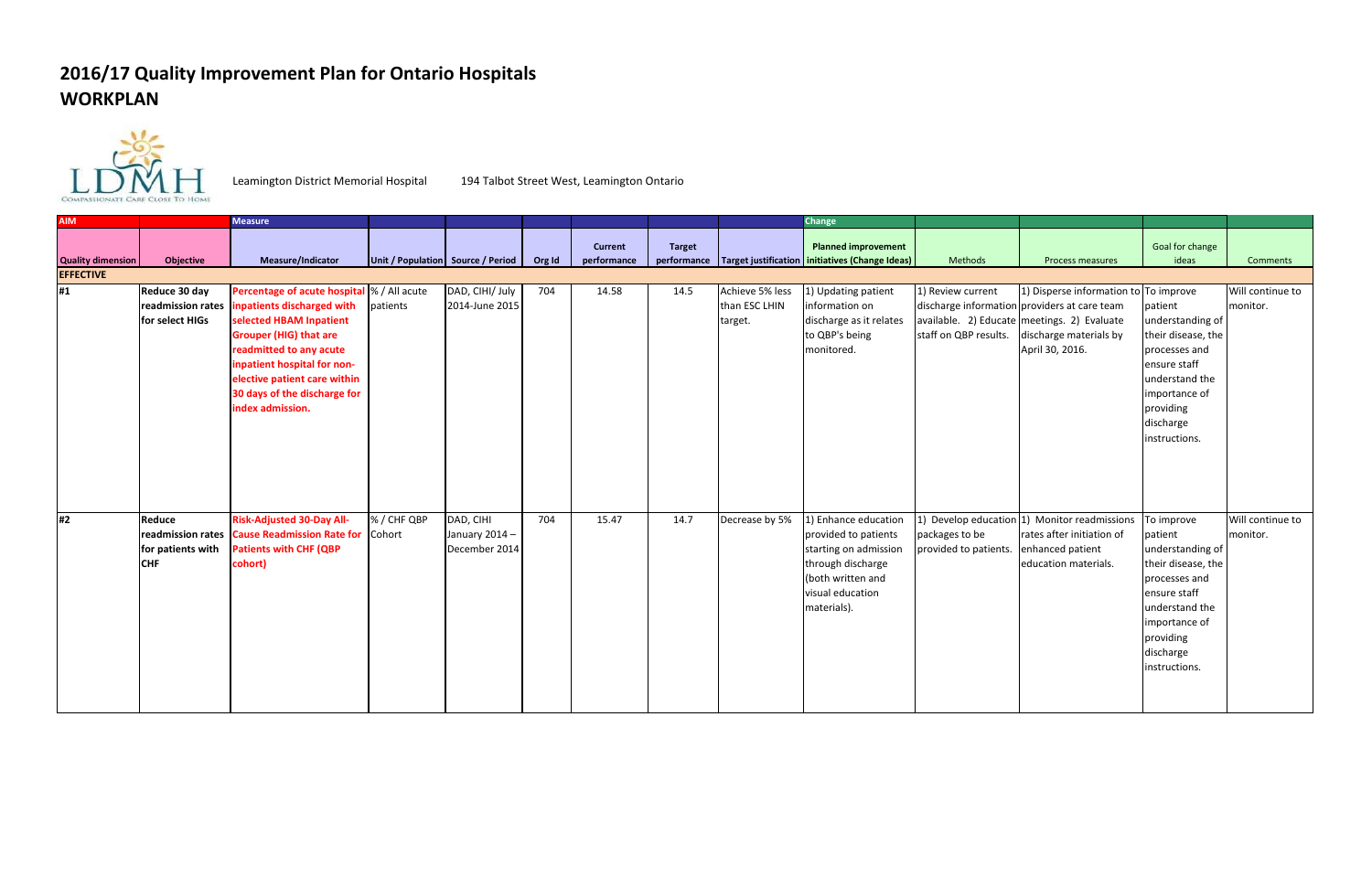| #3               | Reduce<br>readmission rates<br>for patients with<br><b>COPD</b> | <b>Risk-Adjusted 30-Day All-</b><br>Cause Readmission Rate for Cohort<br>Patients with COPD (QBP<br>cohort)                                                                                                                                                                                                          | % / COPD QBP               | DAD, CIHI<br>January 2014 -<br>December 2014                  | 704 | 19.89 | 19.2 | Reduce COPD<br>by 3.5%                                                                                                            | 1) Enhance education<br>readmission rates provided to patients<br>starting on admission<br>through discharge<br>both written and<br>visual education<br>materials). | package to be<br>provided to patients.                                                                                             | 1) Develop education 1) Monitor readmissions<br>rates after initiation of<br>enhanced education<br>materials. | To improve<br>patient<br>understanding of<br>their disease, the<br>processes and<br>ensure staff<br>understand the<br>importance of<br>providing<br>discharge<br>instructions. | Will continue to<br>monitor. |
|------------------|-----------------------------------------------------------------|----------------------------------------------------------------------------------------------------------------------------------------------------------------------------------------------------------------------------------------------------------------------------------------------------------------------|----------------------------|---------------------------------------------------------------|-----|-------|------|-----------------------------------------------------------------------------------------------------------------------------------|---------------------------------------------------------------------------------------------------------------------------------------------------------------------|------------------------------------------------------------------------------------------------------------------------------------|---------------------------------------------------------------------------------------------------------------|--------------------------------------------------------------------------------------------------------------------------------------------------------------------------------|------------------------------|
| #4               | <b>Reduce</b><br>readmission rates                              | <b>Risk-Adjusted 30-Day All-</b><br><b>Cause Readmission Rate for Cohort</b><br>for Stroke patients Patients with Stroke (QBP<br>cohort)                                                                                                                                                                             | % / Stroke QBP   DAD, CIHI | January 2014-<br>December 2014                                | 704 | 10    | 9.5  | Decrease by 5%                                                                                                                    | 1) Enhance education<br>provided to patients<br>starting on admission<br>through discharge<br>both written and<br>visual education<br>materials).                   | package to be<br>provided to patients.                                                                                             | 1) Develop education 1) Monitor readmissions<br>rates after initiation of<br>enhanced education<br>materials. | To improve<br>patient<br>understanding of<br>their disease, the<br>processes and<br>ensure staff<br>understand the<br>importance of<br>providing<br>discharge<br>instructions. | Will continue to<br>monitor. |
| <b>EFFICIENT</b> |                                                                 |                                                                                                                                                                                                                                                                                                                      |                            |                                                               |     |       |      |                                                                                                                                   |                                                                                                                                                                     |                                                                                                                                    |                                                                                                               |                                                                                                                                                                                |                              |
| #5               | Reduce<br>unnecessary time<br>spent in acute<br> care           | <b>Total number of ALC</b><br>inpatient days contributed<br>by ALC patients within the<br>specific reporting period<br>(open, discharged and<br>discontinued cases), divided<br>by the total number of<br>patient days for open,<br>discharged and discontinued<br>cases (Bed Census Summary)<br>in the same period. | % / All acute<br>patients  | WTIS, CCO,<br>BCS, MOHLTC/<br>July 2015-<br>September<br>2015 | 704 | 26.5  | 20   | Provicncial<br>average ranges<br>between 10-<br>25%. ESCLHIN<br>target 9.46%, Q3 policy.<br>15/16 ESCLHIN<br>performance<br>17.7% | Dcrease of 25 %. 1) Have 1 dedicated<br>director lead utilization discharge policy. 2)<br>to monitor and guide<br>flow. 2) Recreate<br>hospital discharge           | 1) Recreate LDMH<br>Work closely with<br>CCAC to implement<br>the Home First<br>philosophy and put<br>support services in<br>home. | 1) Monitor ALC rates and See<br>flow after lead of<br>utilization implemented.                                | improvement in<br>ALC numbers.                                                                                                                                                 | Will continue to<br>monitor. |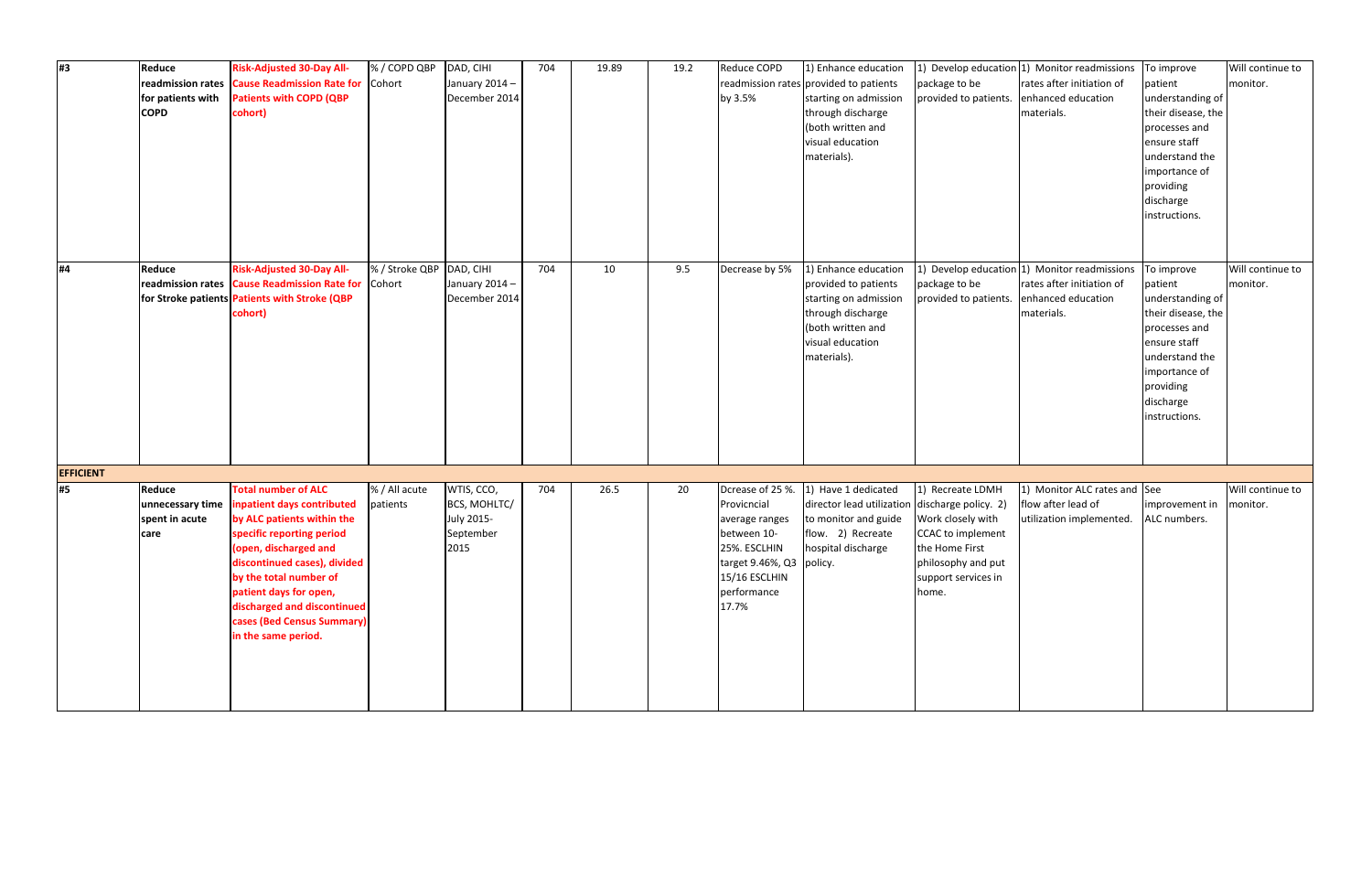| <b>PATIENT-CENTERED</b> |                                 |                                                                                                                                                                                                                                                                                                                                    |                              |                                   |     |      |    |                                                 |                                                        |                                                                                                                                                         |                                                                                                                                    |                                  |                                                                                                                                                                                                                    |
|-------------------------|---------------------------------|------------------------------------------------------------------------------------------------------------------------------------------------------------------------------------------------------------------------------------------------------------------------------------------------------------------------------------|------------------------------|-----------------------------------|-----|------|----|-------------------------------------------------|--------------------------------------------------------|---------------------------------------------------------------------------------------------------------------------------------------------------------|------------------------------------------------------------------------------------------------------------------------------------|----------------------------------|--------------------------------------------------------------------------------------------------------------------------------------------------------------------------------------------------------------------|
| #6                      | Improve patient<br>satisfaction | "Overall, how would you<br>rate the care and services<br>you received at the ED?",<br>add the number of<br>respondents who responded<br>"Excellent", "Very good" and<br>"Good" and divide by<br>number of respondents who<br>registered any response to<br>this question (do not include<br>non-respondents).                      | % / ED Patients NRC Picker/  | October 2014<br>September<br>2015 | 704 | 84.5 | 85 | Improve current<br>performance by<br>0.5 points | by implementing<br>"Hourly Comfort<br>Rounds" concept. | 2) Use<br>in room.<br>of scripting when<br>speaking to patients<br>and families. 3) Use<br>of the 4 P's (pain,<br>potty, positioning &<br>possessions). | 1) Increase satisfaction 1) Use of white board 1) Educate staff on hourly<br>rounding concepts by<br>May 31, 2016                  | Improve<br>performance by<br>.5% | Communication<br>of reason for wait<br>time for care<br>impacts this<br>indicator. This<br>information will<br>be communicated<br>to physicians and<br>staff at QC, MAC,<br>and the Board on<br>a quarterly basis. |
| #7                      | Improve patient<br>satisfaction | "Overall, how would you<br>rate the care and services<br>you received at the<br>hospital?" (inpatient), add<br>the number of respondents<br>who responded "Excellent",<br>"Very good" and "Good"<br>and divide by number of<br>respondents who registered<br>any response to this<br>question (do not include<br>non-respondents). | % / All patients NRC Picker/ | October 2014<br>September<br>2015 | 704 | 93.1 | 91 | Maintain target<br>at 91% from<br>previous QIP. | by implementing<br>"Hourly Comfort<br>Rounds" concept. | 2) Use<br>in room.<br>of scripting when<br>speaking to patients<br>and families. 3) Use<br>of the 4 P's (pain,<br>potty, positioning &<br>possessions). | 1) Increase satisfaction 1) Use of white board 1) Educate staff on hourly Maintain target<br>rounding concepts by<br>May 31, 2016. | at 91%.                          | This information<br>will be<br>communicated to<br>physicians and<br>staff at QC, MAC,<br>and the Board on<br>a quarterly basis.                                                                                    |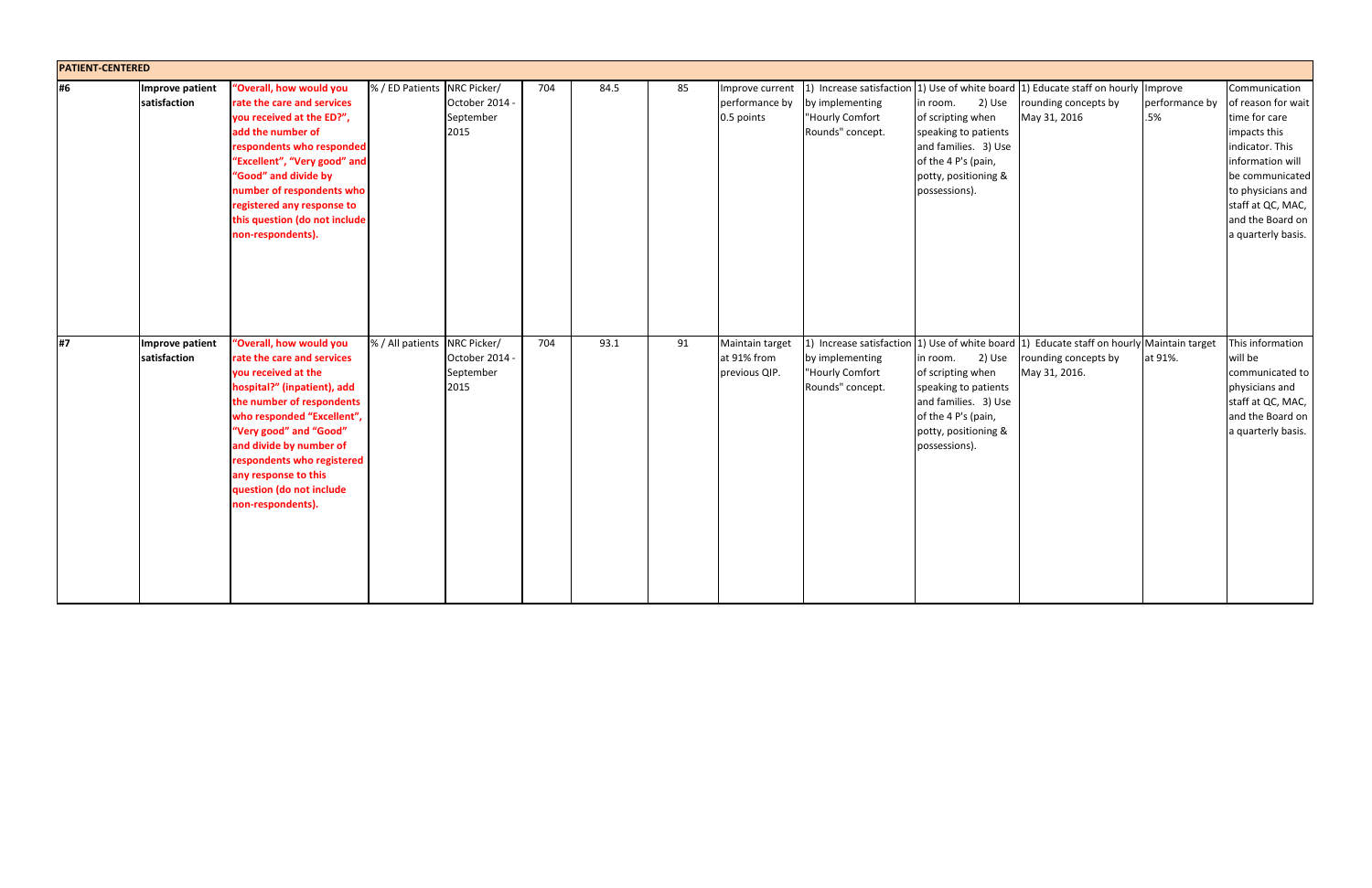| Improve patient<br>#8<br>satisfaction | "Would you recommend this % / ED Patients   NRC Picker/<br><b>ED to your friends and</b><br>family?" add the number of<br>respondents who responded<br>"Yes, definitely" (for NRC<br><b>Canada) or "Definitely yes"</b><br>(for HCAHPS) and divide by<br>number of respondents who<br>registered any response to<br>this question (do not include<br>non-respondents).       | October 2014 -<br>September<br>2015                | 704 | 55.6 | 58   | Achieve target<br>performance of<br>58% which was<br>obtained in<br>previous QIP (Oct<br>13 - Sept 14<br>data). | by implementing<br>""Hourly Comfort<br>Rounds" " concept. | 2) Use<br>in room.<br>of scripting when<br>speaking to patients<br>and families. 3) Use<br>of the 4 P's (pain,<br>potty, positioning &<br>possessions). | 1) Increase satisfaction 1) Use of white board 1) Educate staff on hourly improve<br>rounding concepts by<br>May 31, 2016.                          | communication<br>to patient. | This information<br>will be<br>communicated to<br>physicians and<br>staff at QC, MAC,<br>and the Board on<br>a quarterly basis. |
|---------------------------------------|------------------------------------------------------------------------------------------------------------------------------------------------------------------------------------------------------------------------------------------------------------------------------------------------------------------------------------------------------------------------------|----------------------------------------------------|-----|------|------|-----------------------------------------------------------------------------------------------------------------|-----------------------------------------------------------|---------------------------------------------------------------------------------------------------------------------------------------------------------|-----------------------------------------------------------------------------------------------------------------------------------------------------|------------------------------|---------------------------------------------------------------------------------------------------------------------------------|
| #9<br>Improve patient<br>satisfaction | "Would you recommend this % / All patients<br>hospital (inpatient care) to<br>your friends and family?"<br>add the number of<br>respondents who responded<br>"Yes, definitely" (for NRC<br><b>Canada) or "Definitely yes"</b><br>(for HCAHPS) and divide by<br>number of respondents who<br>registered any response to<br>this question (do not include<br>non-respondents). | NRC Picker/<br>October 2014 -<br>September<br>2015 | 704 | 65.1 | 66.5 | Increase current<br>performance by<br>1.4 points.                                                               | by implementing<br>""Hourly Comfort<br>Rounds" " concept. | in room. 2) Use<br>of scripting when<br>speaking to patients<br>and families. 3) Use<br>of the 4 P's (pain,<br>potty, positioning &<br>possessions).    | 1) Increase satisfaction $\vert$ 1) Use of white board $\vert$ 1) Educate staff on hourly Increase current<br>rounding concepts by<br>May 31, 2016. | performance by<br>2 %.       | This information<br>will be<br>communicated to<br>physicians and<br>staff at QC, MAC,<br>and the Board on<br>a quarterly basis. |